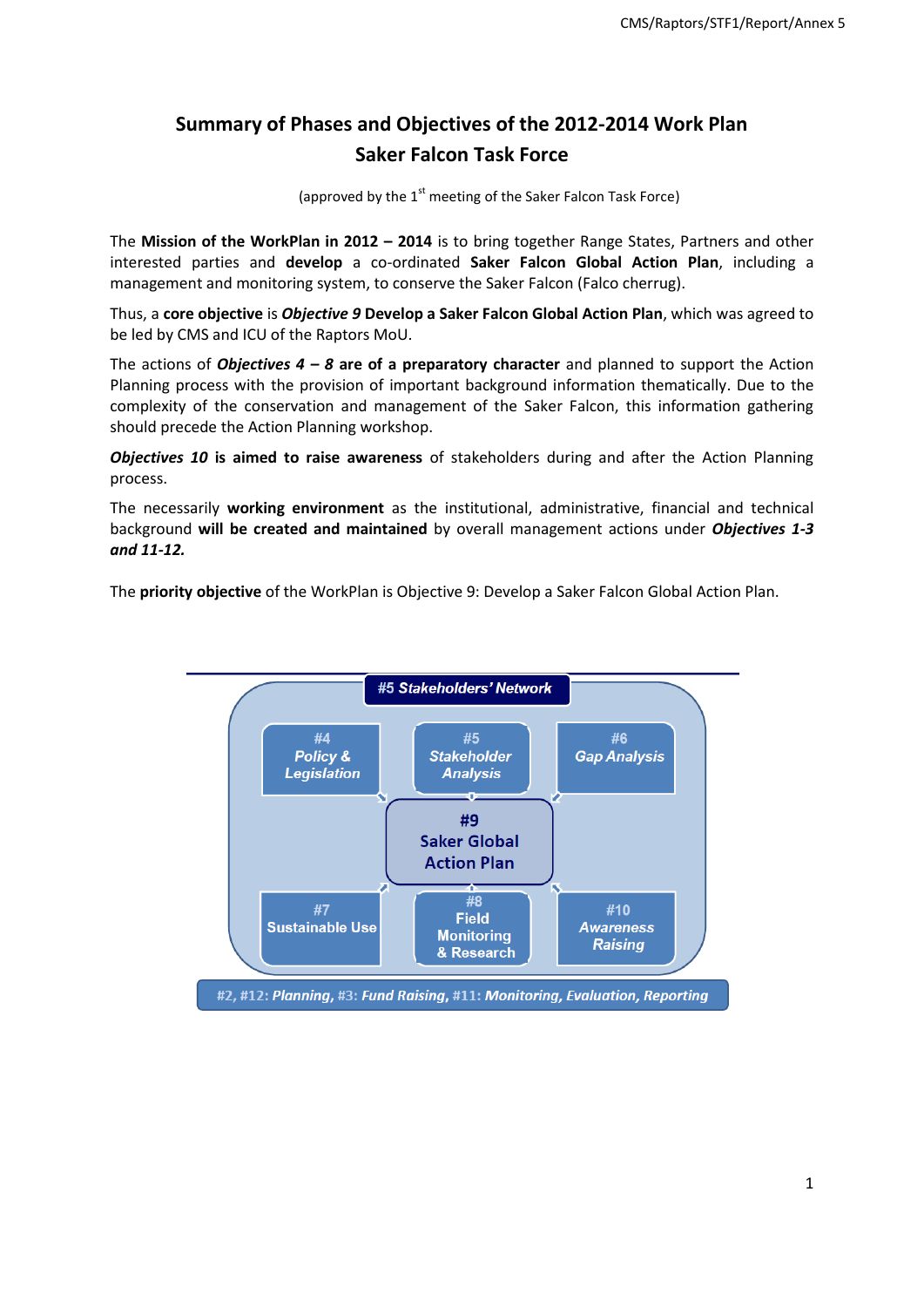### **I. Initiation, strategic & activity planning, fundraising (Overall management I.)**

*Objective 1:* Effective Day-to-day Management, Administration and Support of the Task Force

*Objective 2:* Establish the STF Formally and Approve its 2012-2014 Work Plan

*Objective 3:* Financial Planning and Fund Raising

### **II. Implementation in collaboration with key stakeholder groups**

- *Objective 4:* Review Relevant International Policies & Legislation
- *Objective 5:* Carry out a Stakeholder Analysis and Develop Stakeholders' Network
- *Objective 6:* Conduct a Knowledge Gap Analysis
- *Objective 7:* Examine the Issue of Sustainable Use
- *Objective 8:* Plan and Implement Fieldwork
- **P** *Objective 9:* Develop a Saker Falcon Global Action Plan *(please also see Annex I - a detailed time-line)*

**III. Advocacy, awareness raising and networking**

*Objective 10:* Advocate, Educate and Raise Awareness

**IV. Monitoring, evaluating & reporting progress, future planning (Overall management II.)**

*Objective 11:* Monitor, Evaluate and Report Progress

*Objective 12:* Plan Future STF Work

#### **P** – Priority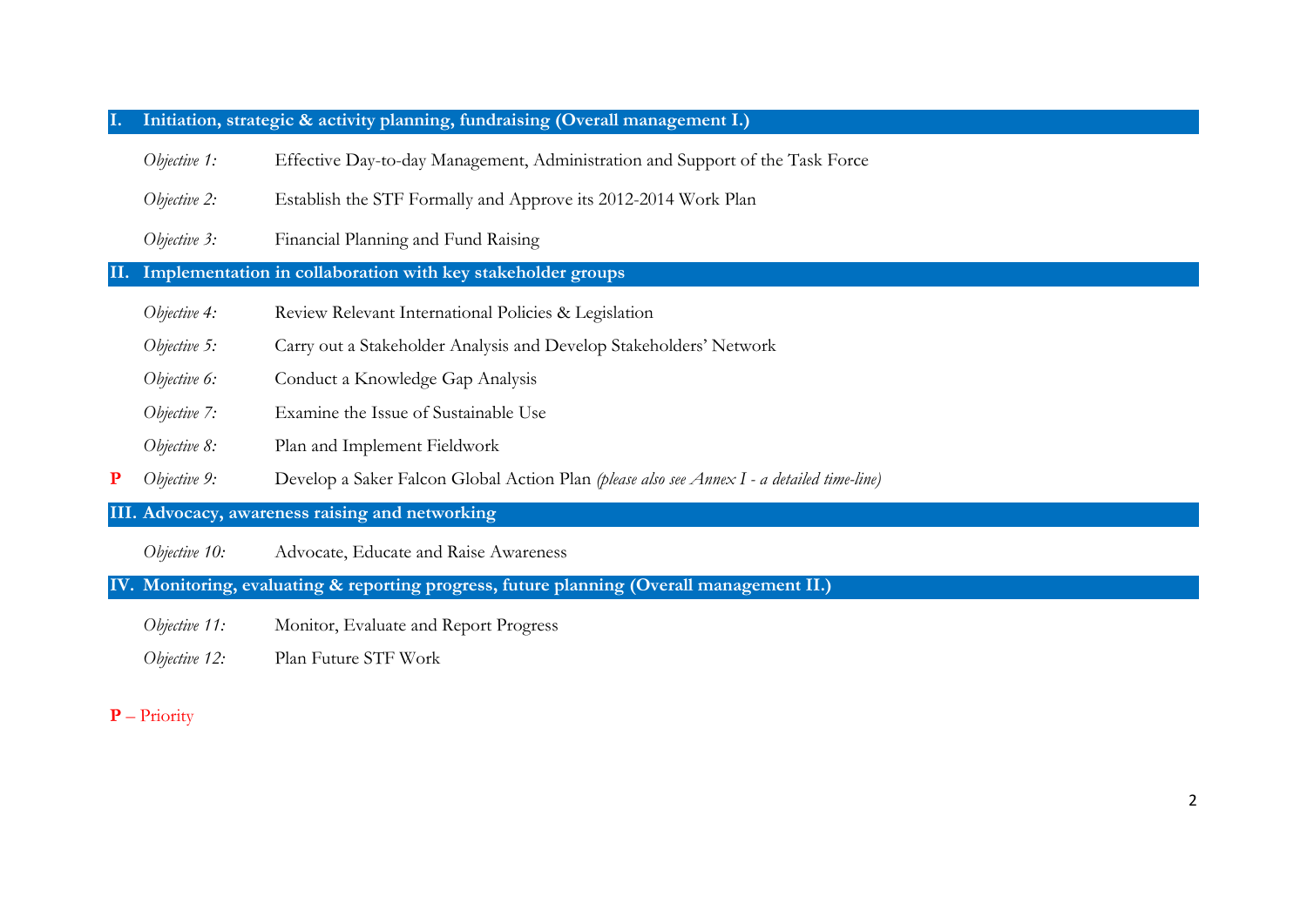## **Detailed Work Plan:**

## **P** – Priority

| <b>Objectives and Actions</b>                                                 | <b>Deliverable Products</b>                 | Target date   |
|-------------------------------------------------------------------------------|---------------------------------------------|---------------|
| Initiation, strategic & activity planning, fundraising                        |                                             |               |
| (Overall management I.)                                                       |                                             |               |
| Administration<br><i>Objective 1:</i> Effective Day-to-day Management,<br>and |                                             |               |
| Support of the Task Force.                                                    |                                             |               |
| Lead contributor: CMS, ICU of the Raptors MoU                                 |                                             |               |
| <b>Partners:</b> STF members                                                  |                                             |               |
| 1.2. Ensure the sound and effective technical, administrative and             | Technical,<br>administrative<br>and         | Continuous    |
| financial operation of the STF.                                               | financial plans & reports.                  |               |
| Objective 2: Establish the STF formally and approve its 2012 - 2014 Work      |                                             |               |
| Plan.                                                                         |                                             |               |
| <b>Lead contributor:</b> CMS, ICU of the Raptors MoU                          |                                             |               |
| <b>Partners:</b> STF members                                                  |                                             |               |
| 2.1. Establish the STF formally.                                              | Minutes of the 1 <sup>st</sup> STF meeting. | 29 March 2012 |
| 2.2. Review and adopt Task Force Principles and 2012-2014 Work                | Revised Task Force Principles and           | 15 April 2012 |
| Plan.                                                                         | 2012-2014 Work Plan.                        |               |
|                                                                               | Minutes of the 1 <sup>st</sup> STF meeting. |               |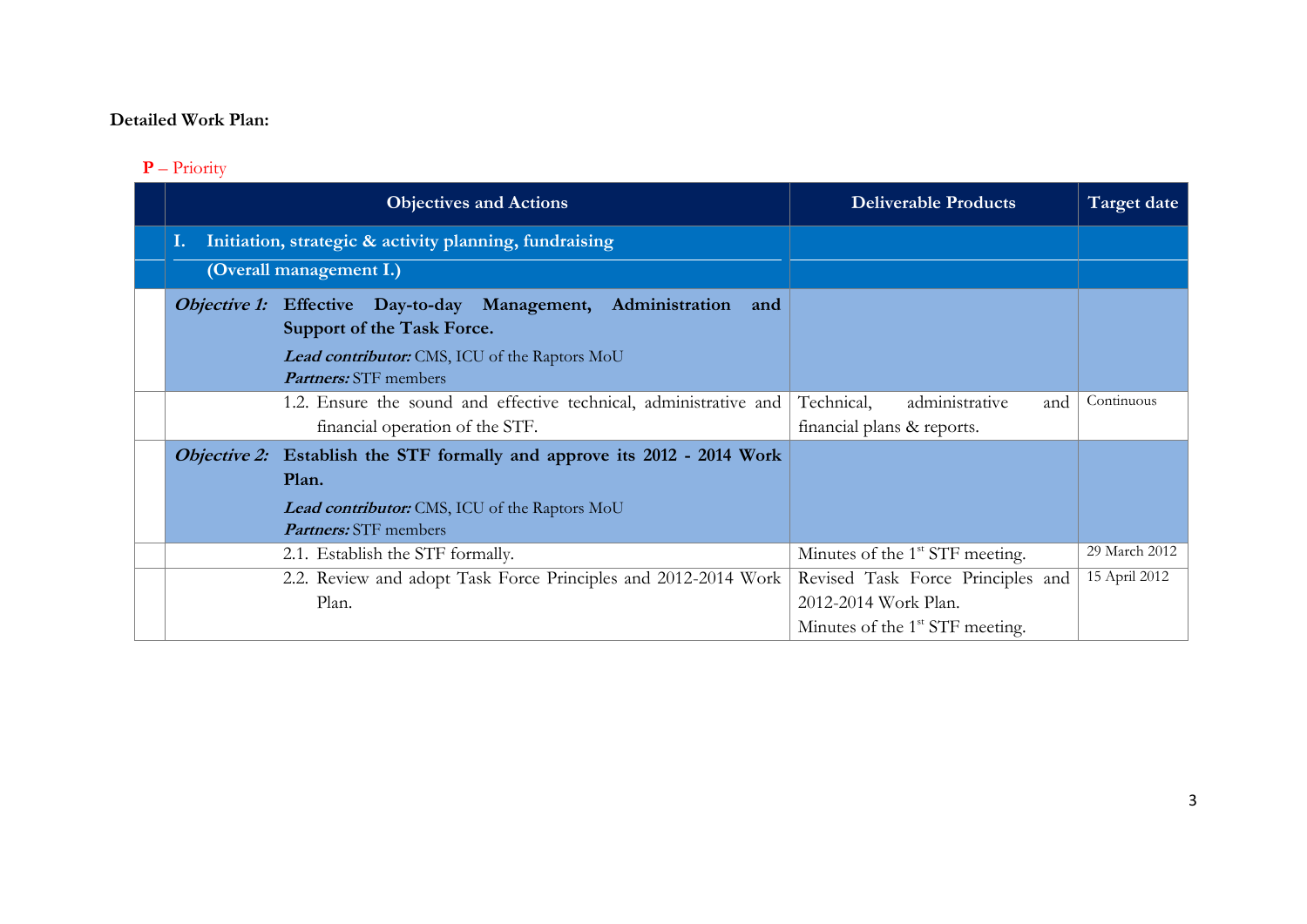|  | <i>Objective 3:</i> Financial planning and fund raising $-$ Plan the budget of STF<br>and raise funds to ensure the implementation of the 2012 - 2014<br>Work Plan and future STF operation, as well as to finance expanded<br>field monitoring, research activities and promote sustainable funding<br>mechanisms as part of the active management framework.<br>Lead contributor: CMS, ICU of the Raptors MoU<br>Partners: Mohammed Sulayem (Kingdom of Saudi Arabia), Diane Klaimi<br>(UNEP/ROWA), Mátyás Prommer (MME) |                                   |               |
|--|----------------------------------------------------------------------------------------------------------------------------------------------------------------------------------------------------------------------------------------------------------------------------------------------------------------------------------------------------------------------------------------------------------------------------------------------------------------------------------------------------------------------------|-----------------------------------|---------------|
|  | 3.1. Develop a financial plan.                                                                                                                                                                                                                                                                                                                                                                                                                                                                                             | Financial plan.                   | 15 April 2012 |
|  | 3.2. Develop a fundraising plan.                                                                                                                                                                                                                                                                                                                                                                                                                                                                                           | Fundraising plan.                 |               |
|  | Prioritize short-term (for STF operation) and long-term<br>a)<br>funding needs according to work priorities.                                                                                                                                                                                                                                                                                                                                                                                                               | (as part of the fundraising plan) |               |
|  | Determine the appropriate sources of funding based on<br>b)<br>prioritized needs.                                                                                                                                                                                                                                                                                                                                                                                                                                          | (as part of the fundraising plan) |               |
|  | Determine fundraising tools to be used by the STF.<br>$\mathbf{c}$                                                                                                                                                                                                                                                                                                                                                                                                                                                         | (as part of the fundraising plan) |               |
|  | Consider how much time and money need to spend on<br>$\rm d$<br>raising funds for priority issues.                                                                                                                                                                                                                                                                                                                                                                                                                         | (as part of the fundraising plan) |               |
|  | Develop fundraising tools with compelling arguments about<br>e)<br>why the STF deserves support.                                                                                                                                                                                                                                                                                                                                                                                                                           | Developed fundraising tools.      |               |
|  | 3.3. Implement financial and fundraising plans.                                                                                                                                                                                                                                                                                                                                                                                                                                                                            | Progress reports.                 |               |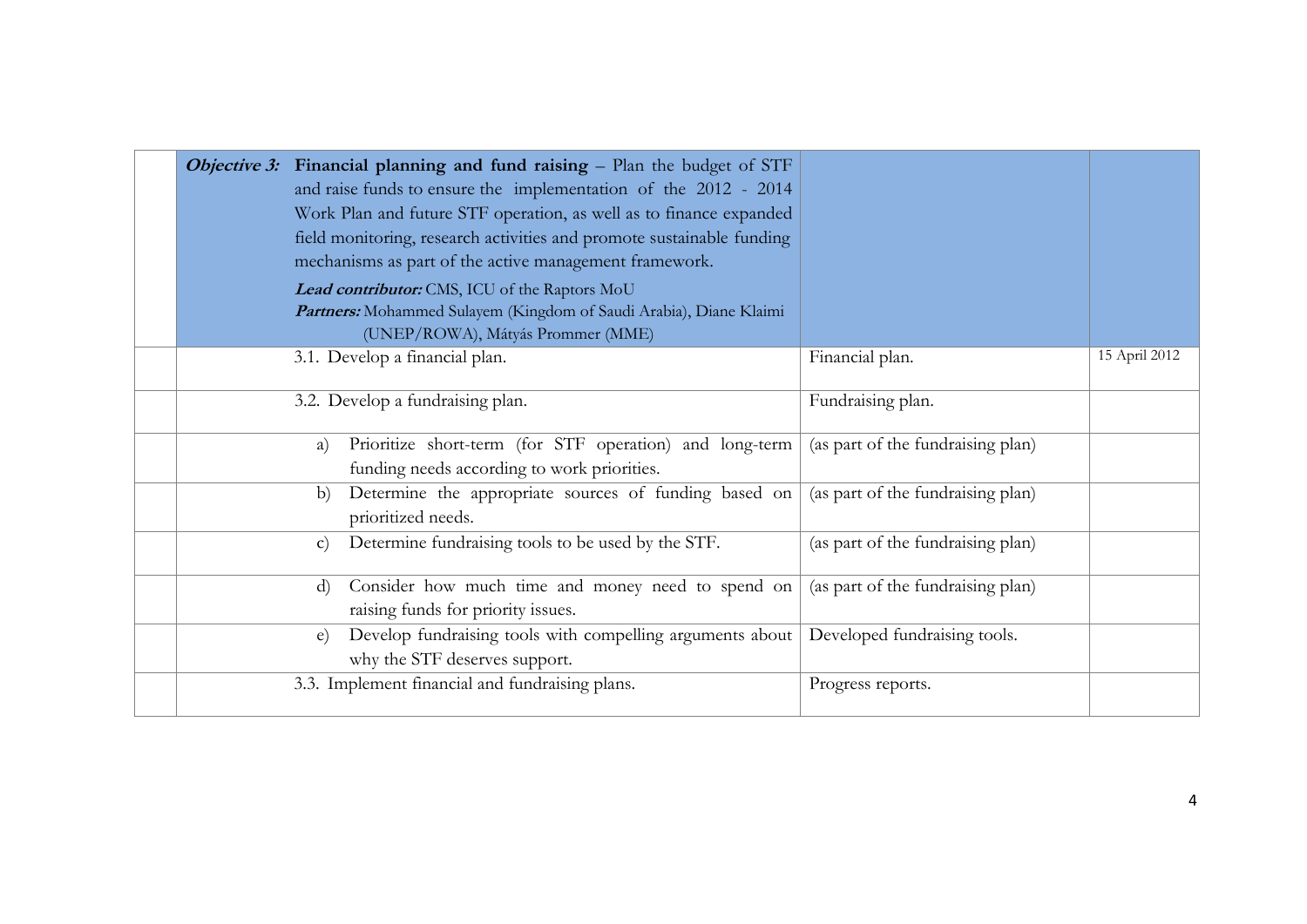| <b>Objectives and Actions</b>                                                                                                                                                                                          | <b>Deliverable Products</b>                              | Target date |
|------------------------------------------------------------------------------------------------------------------------------------------------------------------------------------------------------------------------|----------------------------------------------------------|-------------|
| II. Implementation in collaboration with key stakeholder groups                                                                                                                                                        |                                                          |             |
| Objective 4: Review relevant international policies & legislation.                                                                                                                                                     |                                                          |             |
| Lead contributor: CMS, ICU of the Raptors MoU<br>Partners: Diane Klaimi (UNEP/ROWA), Nigel Collar (BirdLife<br>International), Tom de Meulenaer (CITES), Rober Kenward<br>(IUCN)                                       |                                                          |             |
| 4.1. Review relevant international policies, legislation and guidelines.                                                                                                                                               | Review document with the list of<br>relevant references. |             |
| 4.2. Identify any overlaps, omissions and contradictions in existing<br>laws, policies & guidelines and discuss in STF how to resolve<br>them.                                                                         | (as part of the 4.1 review document)                     |             |
| 4.3. Investigate how STF support cooperative and supportive<br>linkages between all levels of governance in order to avoid<br>duplication of efforts or inconsistencies.                                               | (as part of the 4.1 review document)                     |             |
| 4.4. Investigate the possibilities of improving law enforcement and<br>develop tools to do so in range countries so as to reduce the<br>level of illegal taking, illegal trapping and illegal trade of wild<br>Sakers. | (as part of the 4.1 review document)                     |             |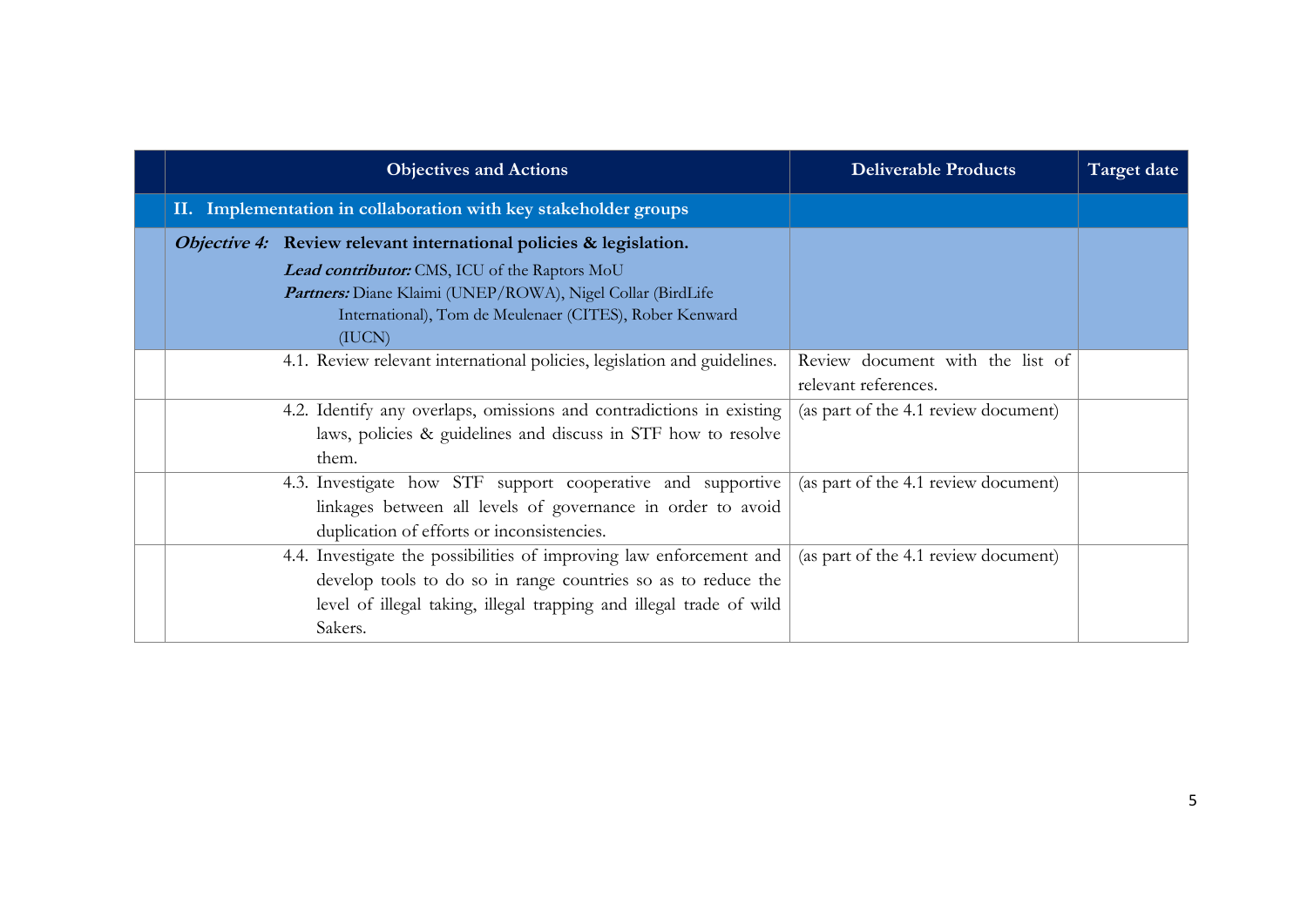| <i>Objective 5:</i> Carry out a Stakeholder Analysis and develop Stakeholders'<br>network - Identify and establish a network of main stakeholders to<br>be involved in the implementation of the 2012-2014 Work Plan and<br>identify stakeholders' needs.<br>Lead contributor: CMS, ICU of the Raptors MoU<br>Partners: Mohammed Sulayem (KSA), Janusz Sielicki (IAF), Diane Klaimi<br>(ROWA) |                                             |  |
|-----------------------------------------------------------------------------------------------------------------------------------------------------------------------------------------------------------------------------------------------------------------------------------------------------------------------------------------------------------------------------------------------|---------------------------------------------|--|
| 5.1. Identify stakeholder groups, their underlying needs and interests                                                                                                                                                                                                                                                                                                                        | List of Stakeholders.<br>Stakeholder Table. |  |
| and the underlying conditions (socio-economic, political,                                                                                                                                                                                                                                                                                                                                     |                                             |  |
| institutional, religious and cultural) of their involvement.                                                                                                                                                                                                                                                                                                                                  | Power/Interest Grid.                        |  |
| a) Prioritize stakeholders.                                                                                                                                                                                                                                                                                                                                                                   |                                             |  |
| b) Identify key stakeholders.                                                                                                                                                                                                                                                                                                                                                                 |                                             |  |
| 5.2. Establish a network of key stakeholders and seek their List of Stakeholders' contacts.                                                                                                                                                                                                                                                                                                   |                                             |  |
| participation in the planning and implementation of the STF                                                                                                                                                                                                                                                                                                                                   |                                             |  |
| Work Plan.                                                                                                                                                                                                                                                                                                                                                                                    |                                             |  |
| 5.3. Map relevant international, national and private sector                                                                                                                                                                                                                                                                                                                                  | List of potentially<br>cooperating          |  |
| organizations and their interests in developing joint actions in                                                                                                                                                                                                                                                                                                                              | organizations and their contacts.           |  |
| order to enhance Task Force capacity and effectiveness                                                                                                                                                                                                                                                                                                                                        |                                             |  |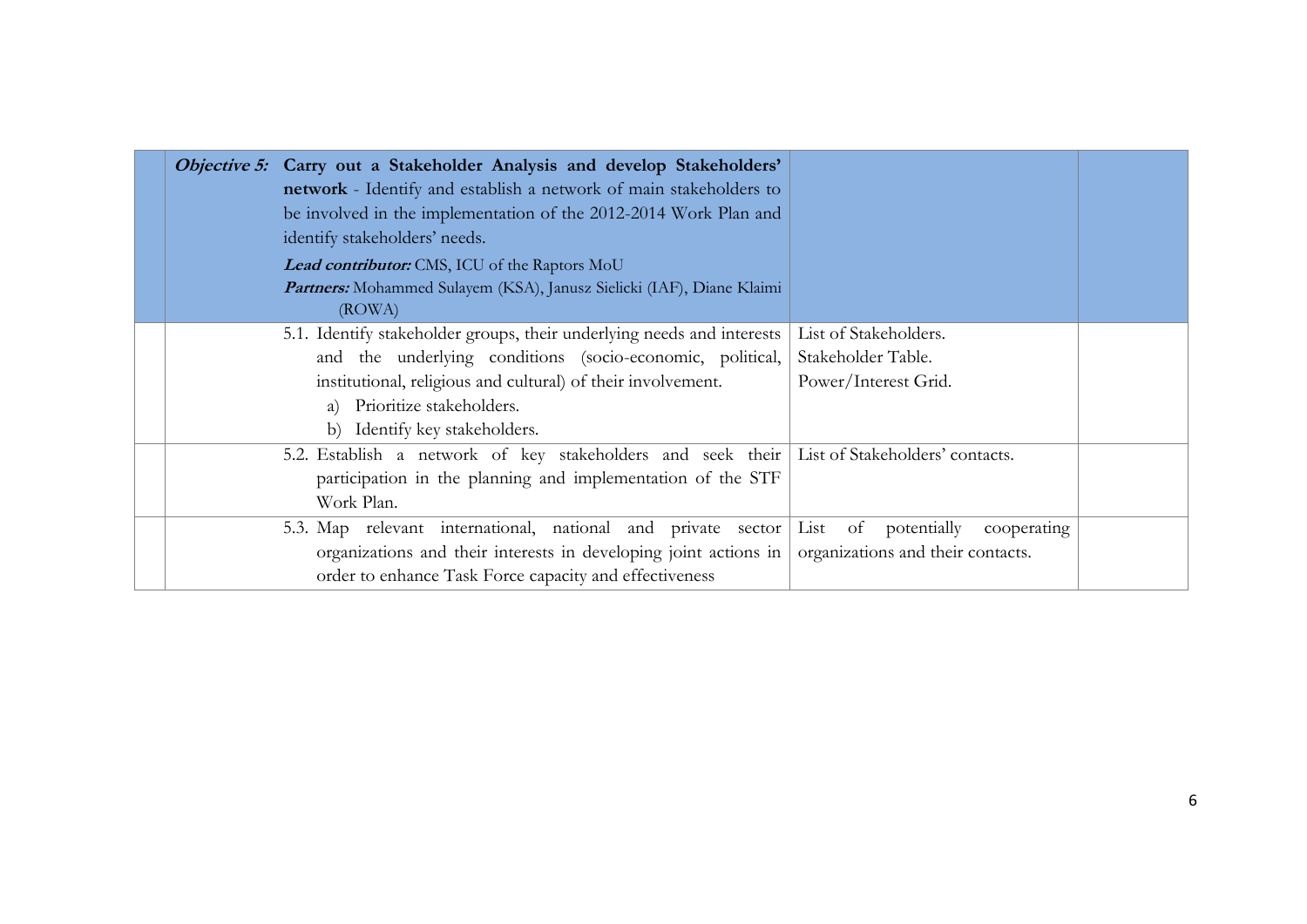|              | <b>Objective 6:</b> Conduct a Knowledge Gap Analysis - Identify key gaps in<br>information, which can hinder the implementation of the Work Plan<br>and take the appropriate steps with stakeholders to fill them.<br>Lead contributor: Nigel Collar (BirdLife International)<br>Partners: Robert Kenward (IUCN), Mohammed Shobrak (KSA), Mátyás |                                     |  |
|--------------|--------------------------------------------------------------------------------------------------------------------------------------------------------------------------------------------------------------------------------------------------------------------------------------------------------------------------------------------------|-------------------------------------|--|
|              | Prommer (MME), Andrew Dixon (IWC), Janusz Sielicki (IAF),                                                                                                                                                                                                                                                                                        |                                     |  |
|              | Tsogtsaikhan Purev (MoNET, Mongolia)                                                                                                                                                                                                                                                                                                             |                                     |  |
|              | 6.1. Identify key knowledge gaps regarding                                                                                                                                                                                                                                                                                                       |                                     |  |
| a)           | Distribution (breeding and wintering areas).                                                                                                                                                                                                                                                                                                     | List of gaps in relevant knowledge. |  |
| b)           | Population estimates and trends in key countries.                                                                                                                                                                                                                                                                                                | List of gaps in relevant knowledge  |  |
| $\mathbf{C}$ | Ecological and behaviour issues (e.g. dispersal, site fidelity                                                                                                                                                                                                                                                                                   | List of gaps in relevant knowledge  |  |
|              | and migration routes).                                                                                                                                                                                                                                                                                                                           |                                     |  |
| $\rm d$      | Key potential human pressures (e.g. the level of legal and                                                                                                                                                                                                                                                                                       | List of gaps in relevant knowledge  |  |
|              | illegal taking, trapping, trade and use of Sakers).                                                                                                                                                                                                                                                                                              |                                     |  |
| $\epsilon$ ) | The impact of human-related (e.g. selective removal of List of gaps in relevant knowledge                                                                                                                                                                                                                                                        |                                     |  |
|              | females for falconry, electrocution, poisoning, habitat loss)                                                                                                                                                                                                                                                                                    |                                     |  |
|              | and natural threats (e.g. predation) on Saker populations.                                                                                                                                                                                                                                                                                       |                                     |  |
| f)           | Knowledge for indicators of populations & sustainable use.                                                                                                                                                                                                                                                                                       |                                     |  |
| $\mathbf{g}$ | Effectiveness and influence of the major conservation                                                                                                                                                                                                                                                                                            | List of gaps in relevant knowledge  |  |
|              | management programmes & tools for the Saker across its                                                                                                                                                                                                                                                                                           |                                     |  |
|              | global range.                                                                                                                                                                                                                                                                                                                                    |                                     |  |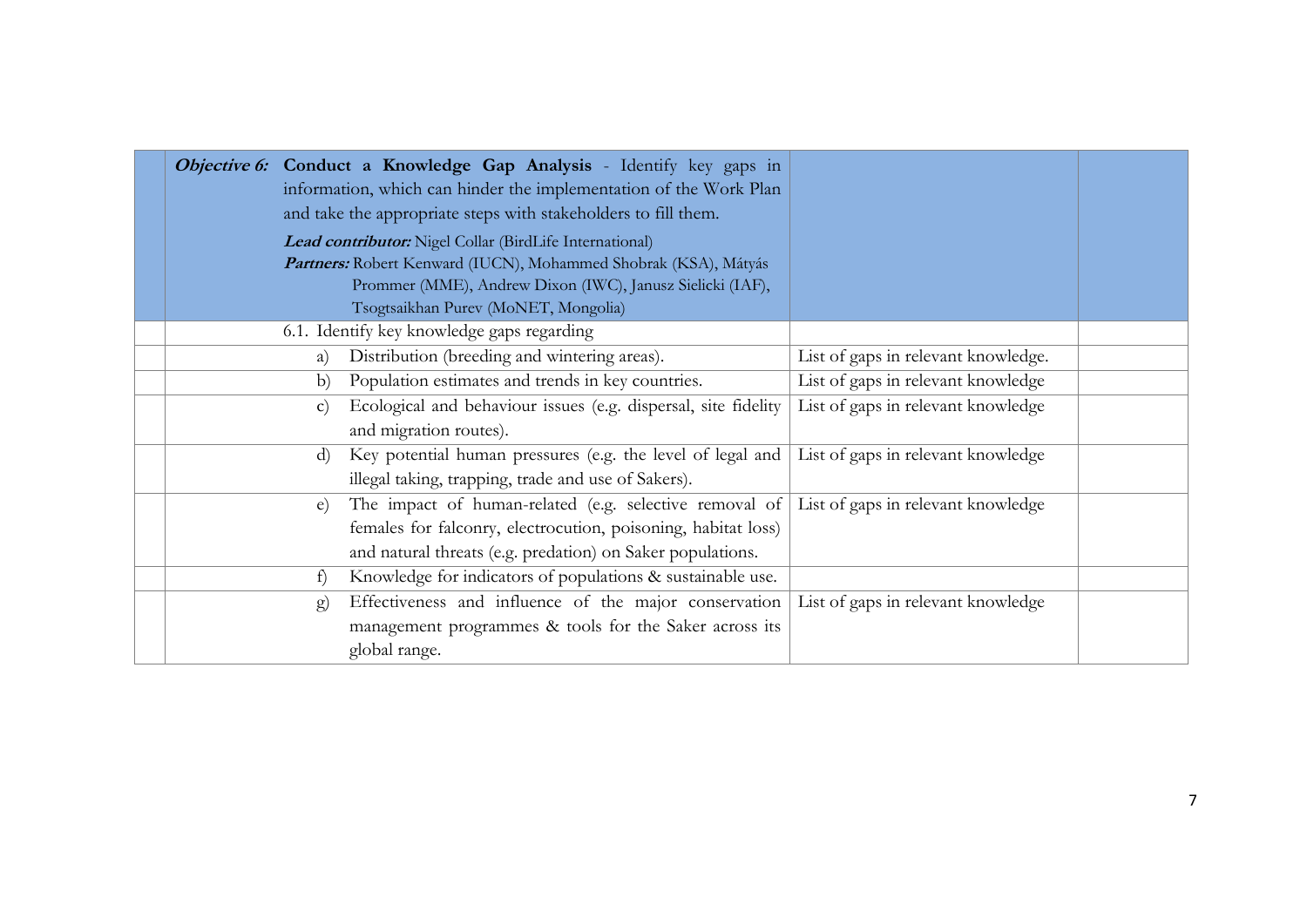|  | <b>Objective 7:</b> Examine Sustainable Use – to be completed           |                   |  |
|--|-------------------------------------------------------------------------|-------------------|--|
|  | Lead contributor: Colin Galbraith (CMS), CMS, ICU of the RaptorsMoU     |                   |  |
|  | Partners: Robert Kenward (IUCN), Borja Heredia (CMS), Tom de            |                   |  |
|  | Meulenaer (CITES), Janusz Sielicki (IAF), Mátyás Prommer                |                   |  |
|  | (MME), Mohammed Sobrak (KSA), Umeed Khalid (MoNDM,                      |                   |  |
|  | Pakistan), Sadegh Zadegan (DoE, Iran), Diane Klaimi                     |                   |  |
|  | (UNEP/ROWA), Michal Adamec (SNC, Slovak Republic),                      |                   |  |
|  | Fernando Spina (CMS Scientific Council), Andrew Dixon                   |                   |  |
|  | (TWC)                                                                   |                   |  |
|  | 7.1. Elaborate options for the sustainable use procedure, propose       | Discussion paper. |  |
|  | difference scenarios.                                                   |                   |  |
|  | 7.2. Investigate the potential effects and possible conditions of legal | Discussion paper. |  |
|  | trade and use of wild-origin Sakers by falconers and agree on           |                   |  |
|  | the method of estimating the level of sustainable use in the light      |                   |  |
|  | of identified knowledge gaps.                                           |                   |  |
|  | 7.3. Review potential means that aim toward delegating rights,          | Discussion paper. |  |
|  | responsibility, and accountability to those (e. g. indigenous and       |                   |  |
|  | communities, private<br>landowners,<br>local<br>conservation            |                   |  |
|  | organizations and the trade sector) who manage and/or use               |                   |  |
|  | Saker populations in a sustainable and controllable way.                |                   |  |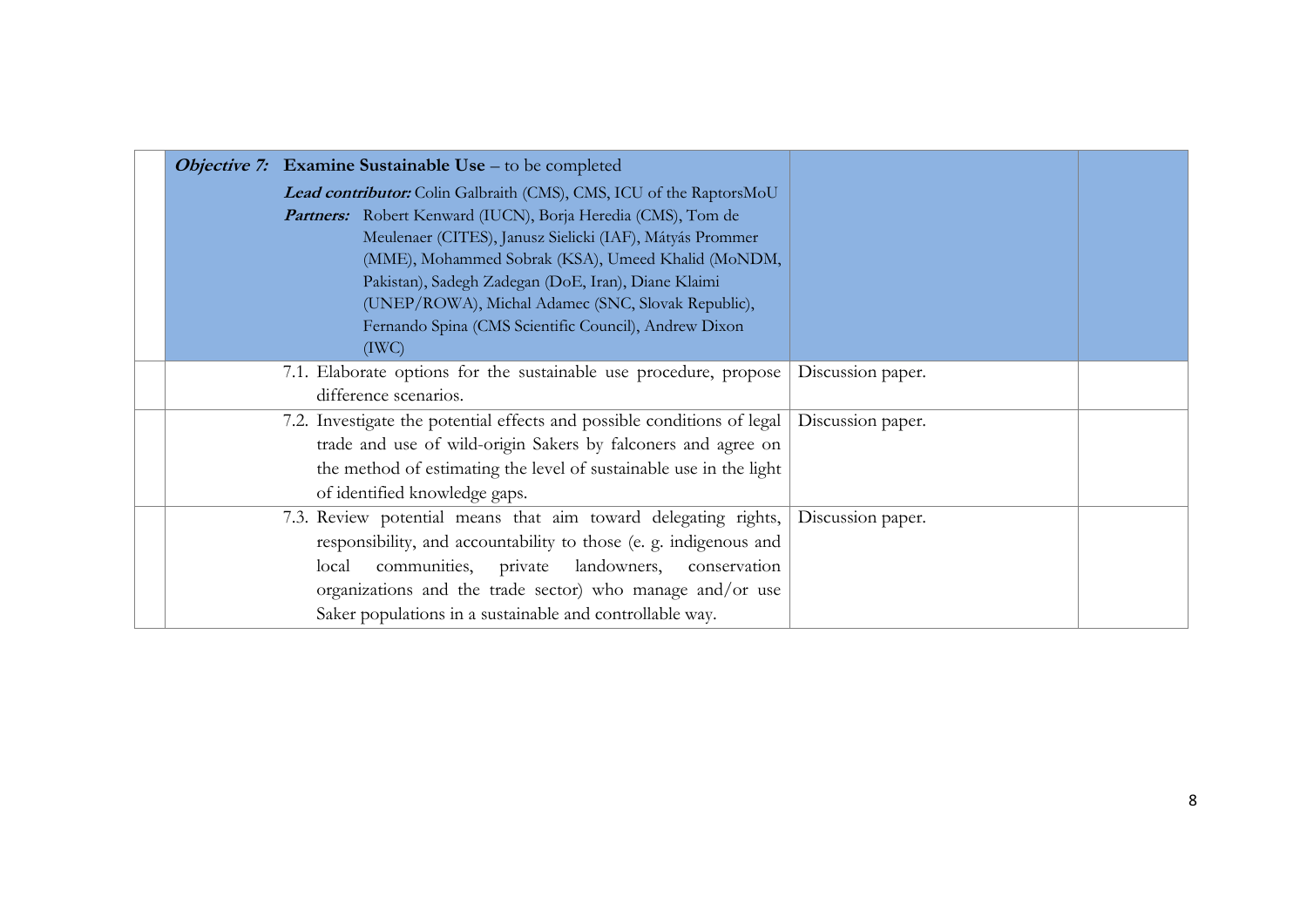| <b>Objective 8:</b> Plan and Implement Fieldwork - Assess, improve (review &<br>standardized where possible) and expand (capacity & coverage)<br>current Saker Falcon field monitoring and research efforts in key<br>range countries. Ensure that the results of research inform and guide<br>international, national policies and decisions<br>Lead contributor: CMS, ICU of the Raptors MoU<br>Partners: Nigel Collar (BLI), Janusz Sielicki (IAF), Andrew Dixon (IWC),<br>Mohammed Sobrak (KSA), Mátyás Prommer (MME), Fernando<br>Spina (CMS, Scientific Council), Maxim Gavrilyuk (CNU,<br>Ukrain), Martiros Nalbandyan (MoNP, Armenia) |                                                  |  |
|-----------------------------------------------------------------------------------------------------------------------------------------------------------------------------------------------------------------------------------------------------------------------------------------------------------------------------------------------------------------------------------------------------------------------------------------------------------------------------------------------------------------------------------------------------------------------------------------------------------------------------------------------|--------------------------------------------------|--|
| 8.1. Utilize best practice to design a monitoring plan and potential<br>monitoring methods applicable in key range countries at<br>different scales and sufficient to ensure that information about<br>the status of the Saker Falcon populations is available to inform<br>conservation decisions.                                                                                                                                                                                                                                                                                                                                           | Monitoring protocols for key range<br>countries. |  |
| 8.2. Provide assistance in setting up and maintaining population<br>monitoring systems.                                                                                                                                                                                                                                                                                                                                                                                                                                                                                                                                                       | Report on relevant actions.                      |  |
| 8.3. Promote and support research planning and field research on<br>the conservation of the Saker Falcon.                                                                                                                                                                                                                                                                                                                                                                                                                                                                                                                                     | Report on relevant actions.                      |  |
| 8.4. Facilitate active collaboration between researchers involved in Report on relevant actions.<br>Saker studies.                                                                                                                                                                                                                                                                                                                                                                                                                                                                                                                            |                                                  |  |
| 8.5. Explore the possibility of monitoring the impact of pollutants<br>on the Saker Falcon                                                                                                                                                                                                                                                                                                                                                                                                                                                                                                                                                    |                                                  |  |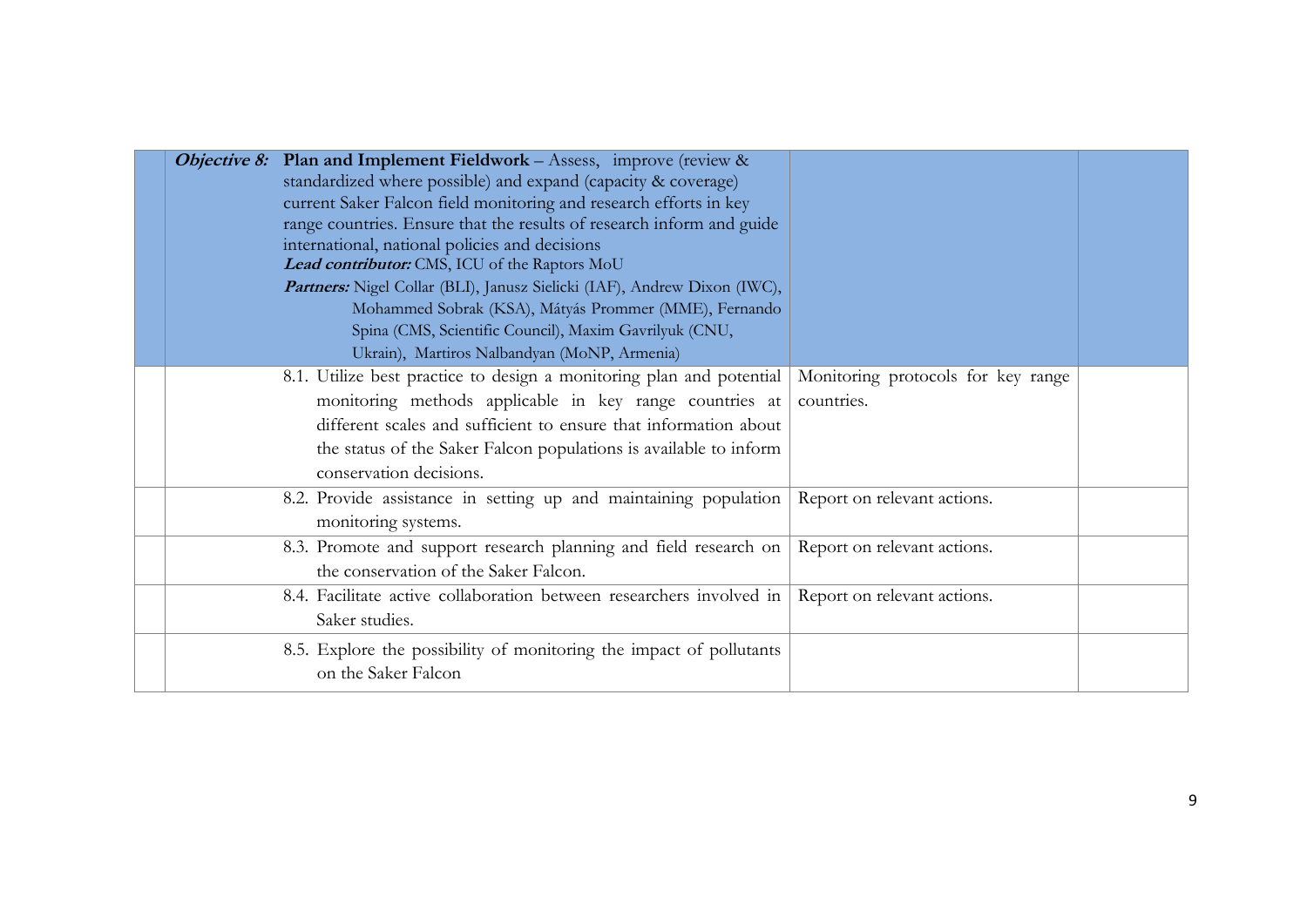|  | Objective 9: Develop a Saker Falcon Global Action Plan                     | (please also see Annex I)                        |  |
|--|----------------------------------------------------------------------------|--------------------------------------------------|--|
|  | Lead contributor: ICU of the Raptors MoU                                   |                                                  |  |
|  | <b>Partners:</b> STF members                                               |                                                  |  |
|  | 9.1. Appoint a leading Compiler.                                           | Terms of Reference.                              |  |
|  | 9.2. Compile the list of stakeholders to be involved in and consulted      | Expert list of SAP contributors.                 |  |
|  | throughout the action plan drafting process and to be invited to           |                                                  |  |
|  | the Action Planning workshop.                                              |                                                  |  |
|  | 9.3. Prepare a thematic review of the latest available literature and      | Thematic review.                                 |  |
|  | documentation relevant to the                                              |                                                  |  |
|  | a) biological assessment (biology & status),                               |                                                  |  |
|  | b) threats, utilization & conservation,                                    |                                                  |  |
|  | c) and current policies and legislation relating the Saker Falcon.         |                                                  |  |
|  | 9.4. Prepare and disseminate the 1 <sup>st</sup> Draft of the Saker Falcon | <sup>1st</sup> Draft of the Saker Falcon Global  |  |
|  | Global Action Plan (SFGAP) among selected experts. The first               | Action Plan.                                     |  |
|  | draft should cover the scoping and contents of the SFGAP,                  |                                                  |  |
|  | draft texts of sections, data tables and supporting information            |                                                  |  |
|  | based on the results.                                                      |                                                  |  |
|  | 9.5. Stakeholder workshop for agreeing on problems (problem tree           | Workshop documents.                              |  |
|  | approach), objectives (objectives tree), priorities, actions,              |                                                  |  |
|  | expected results, deliverables and responsibilities using project          |                                                  |  |
|  | planning stages (Programming, Identification and Formulation)              |                                                  |  |
|  | including logical framework approach.                                      |                                                  |  |
|  | 9.6. Develop and circulate 2 <sup>nd</sup> draft SFGAP with stakeholders   | 2 <sup>nd</sup> Draft of the Saker Falcon Global |  |
|  | according to the results of the workshop. The second<br>draft              | Action Plan.                                     |  |
|  | should cover notes on the financing,<br>implementation<br>and              |                                                  |  |
|  | evaluation of the SFGAP.                                                   |                                                  |  |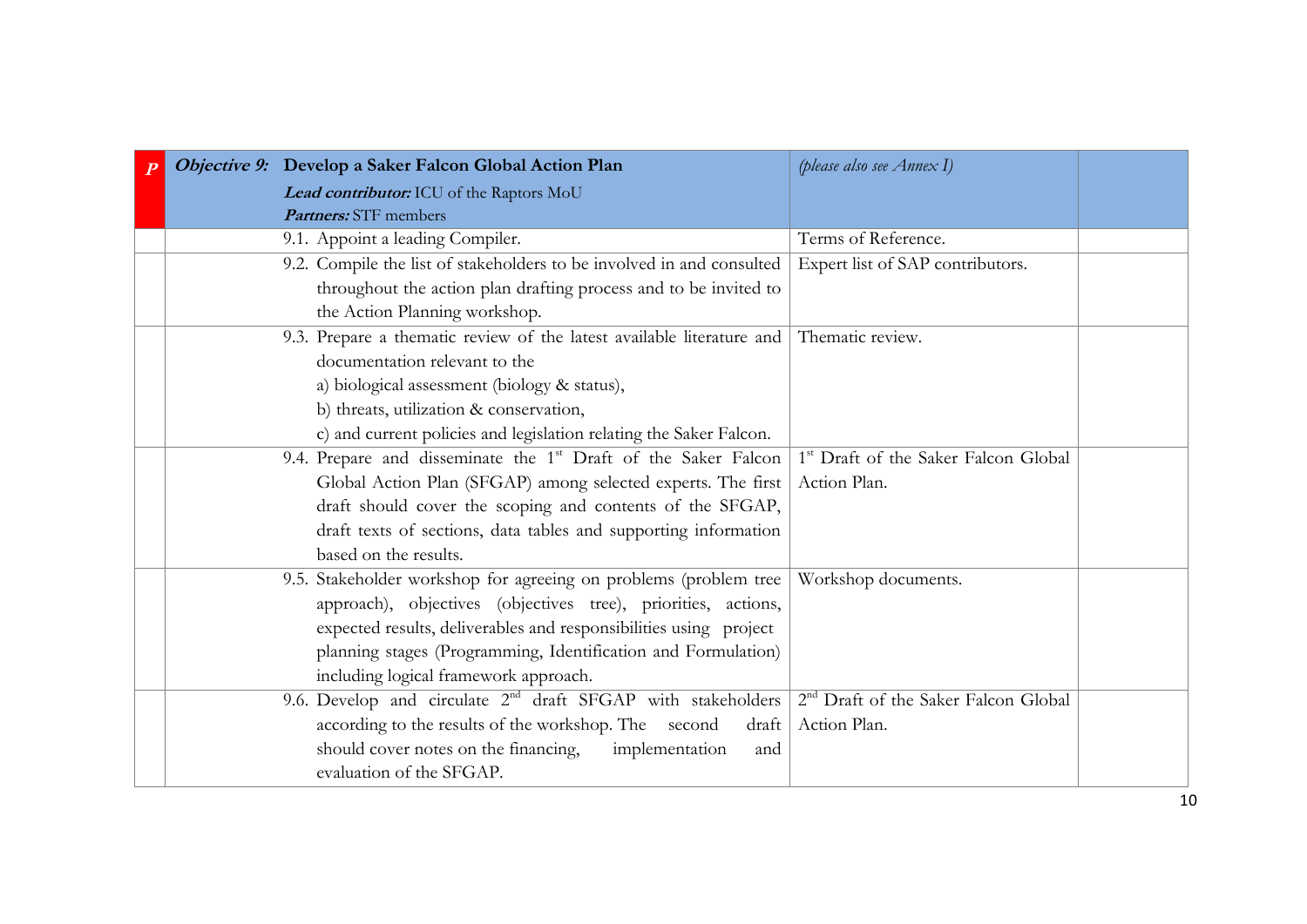| 9.7. Consult online on $2nd$ Draft.                                                              | List of comments.                 |  |
|--------------------------------------------------------------------------------------------------|-----------------------------------|--|
| 9.8. Develop the Final Draft of the Saker Falcon Global Action   Final Draft of the Saker Falcon |                                   |  |
| Plan.                                                                                            | Global Action Plan.               |  |
| 9.9. Consult online on Final Draft.                                                              | List of comments.                 |  |
| 9.10. Incorporate comments into the Final Version.                                               | Final Version of the Saker Falcon |  |
|                                                                                                  | Global Action Plan.               |  |
| 9.11. Publish and present the Final Version of the SFGAP to List of publications.                |                                   |  |
| relevant stakeholders.                                                                           |                                   |  |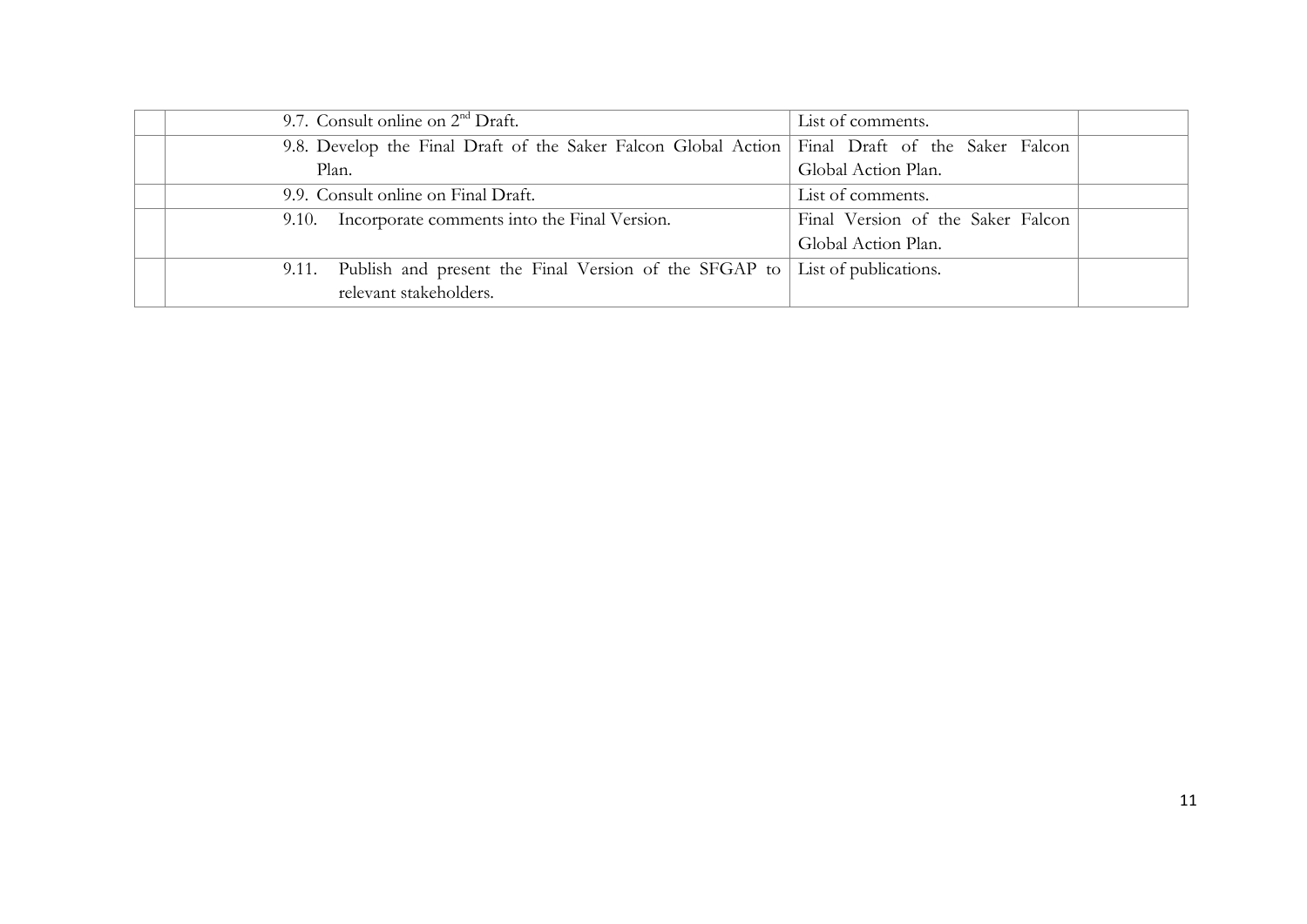| <b>Objectives and Actions</b>                                                                   | <b>Deliverable Products</b>          | Target date |
|-------------------------------------------------------------------------------------------------|--------------------------------------|-------------|
| Advocacy, awareness raising and networking<br>III.                                              |                                      |             |
| <b>Objective 10: Advocate, educate and raise awareness</b> of the STF's 2012-2014               |                                      |             |
| plans, activities and achievements.                                                             |                                      |             |
| Lead contributor: ICU of the Raptors MoU                                                        |                                      |             |
| Partners: Mohammed Sulayem (KSA), Nick Fox (IWC), Tom de                                        |                                      |             |
| Meulenaer (CITES), Diane Klaimi (UNEP/ROWA)                                                     |                                      |             |
| 10.1. Plan and develop an education and awareness raising                                       | Education and awareness raising      |             |
| programme including stakeholder specific messages, tools and                                    | programme plan, tools and materials. |             |
| materials.                                                                                      |                                      |             |
| 10.2. Inform, guide and educate decision makers and end-users List of relevant publications and |                                      |             |
| about the conservation issues and sustainability principles of                                  | events.                              |             |
| using wild-sourced Sakers.                                                                      |                                      |             |
| 10.3. Encourage public participation and stimulate the involvement                              | List of relevant publications and    |             |
| of stakeholders, especially end-users, in the conservation,                                     | events.                              |             |
| management and sustainable use of the Saker Falcon.                                             |                                      |             |
| 10.4. Engage the interest of trappers and end-users through an                                  | List of relevant publications and    |             |
| awareness raising and education programme in recording and                                      | events.                              |             |
| reporting data of trapped Sakers.                                                               |                                      |             |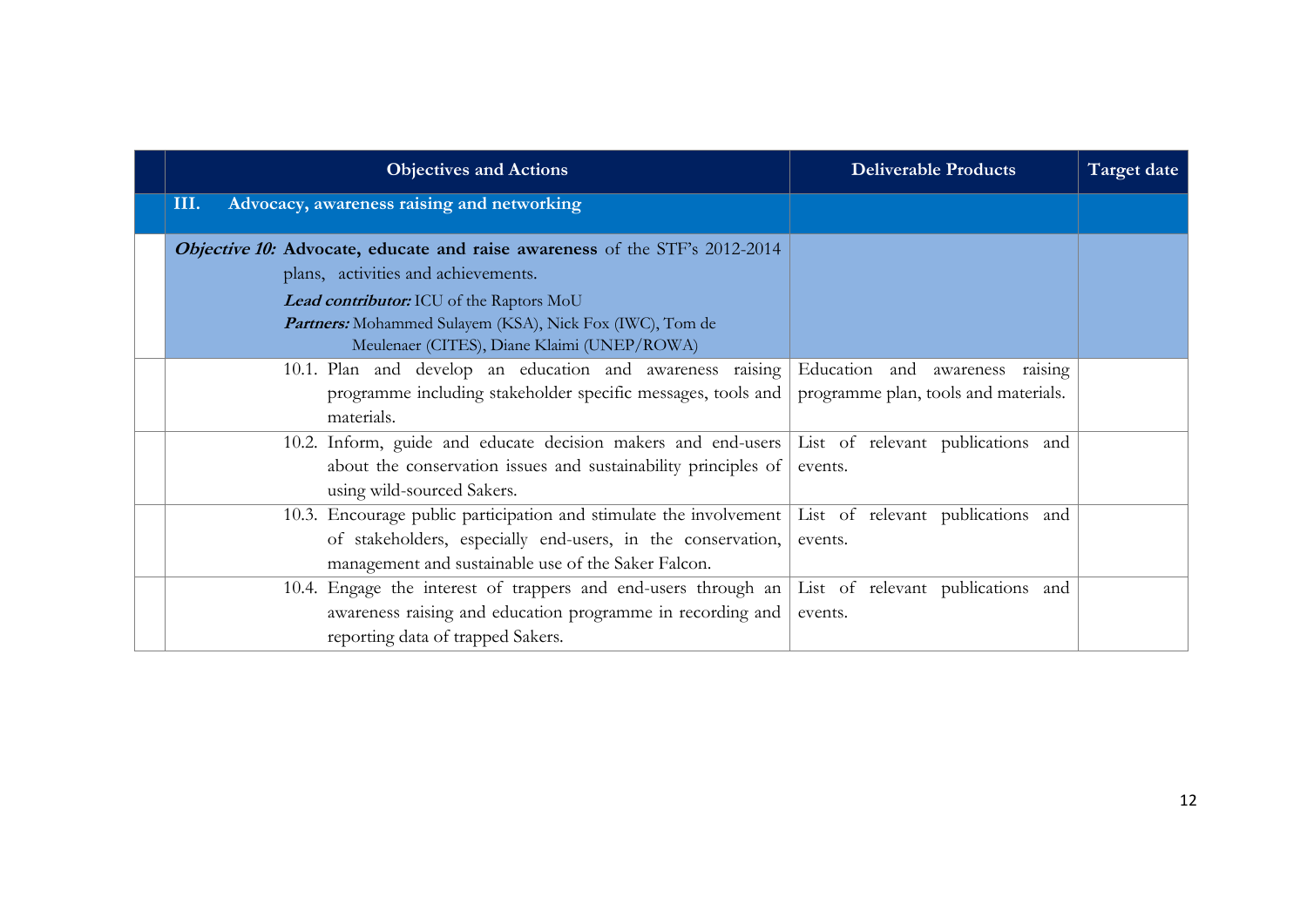| $\mathbf{P}$ | <b>Objectives and Actions</b>                                                                                                                                                                                                                                                                                    | <b>Deliverable Products</b> | <b>Target date</b> |
|--------------|------------------------------------------------------------------------------------------------------------------------------------------------------------------------------------------------------------------------------------------------------------------------------------------------------------------|-----------------------------|--------------------|
|              | Overall management (monitoring progress, evaluation, reporting<br>IV.<br>and future planning)                                                                                                                                                                                                                    |                             |                    |
|              | Objective 11: Monitor, Evaluate & Report progress - Evaluate the<br>effectiveness of the implementation of the Work Plan, define future<br>needs and report on the results and challenges of the operation of<br>the Task Force to relevant stakeholder bodies.<br>Lead contributor: CMS, ICU of the Raptors MoU |                             |                    |
|              | <b>Partners:</b> STF members                                                                                                                                                                                                                                                                                     |                             | Continuous         |
|              | 11.1. Assess the results against objectives, monitoring indicators,<br>milestones and timeframe.                                                                                                                                                                                                                 | Progress reports.           |                    |
|              | 11.2. Evaluate the lessons to improve the future operation of the<br>Task Force.                                                                                                                                                                                                                                 | Progress reports.           | Continuous         |
|              | 11.3. Prepare financial and technical progress reports for:<br>CMS, Raptors MoU, MoS, December, 2012 and<br>18 <sup>th</sup> CMS, ScC meeting to present progress, results and<br>future challenges of the operation of the STF.                                                                                 | Progress reports.           |                    |
|              | 11.4. Prepare final report and Global Action Plan including a<br>management and monitoring system for CMS COP11.                                                                                                                                                                                                 | Final report.               |                    |
|              | 11.5. Draft a CMS resolution to adopt the SFGAP and the<br>WorkPlan defined in 12.2.                                                                                                                                                                                                                             |                             |                    |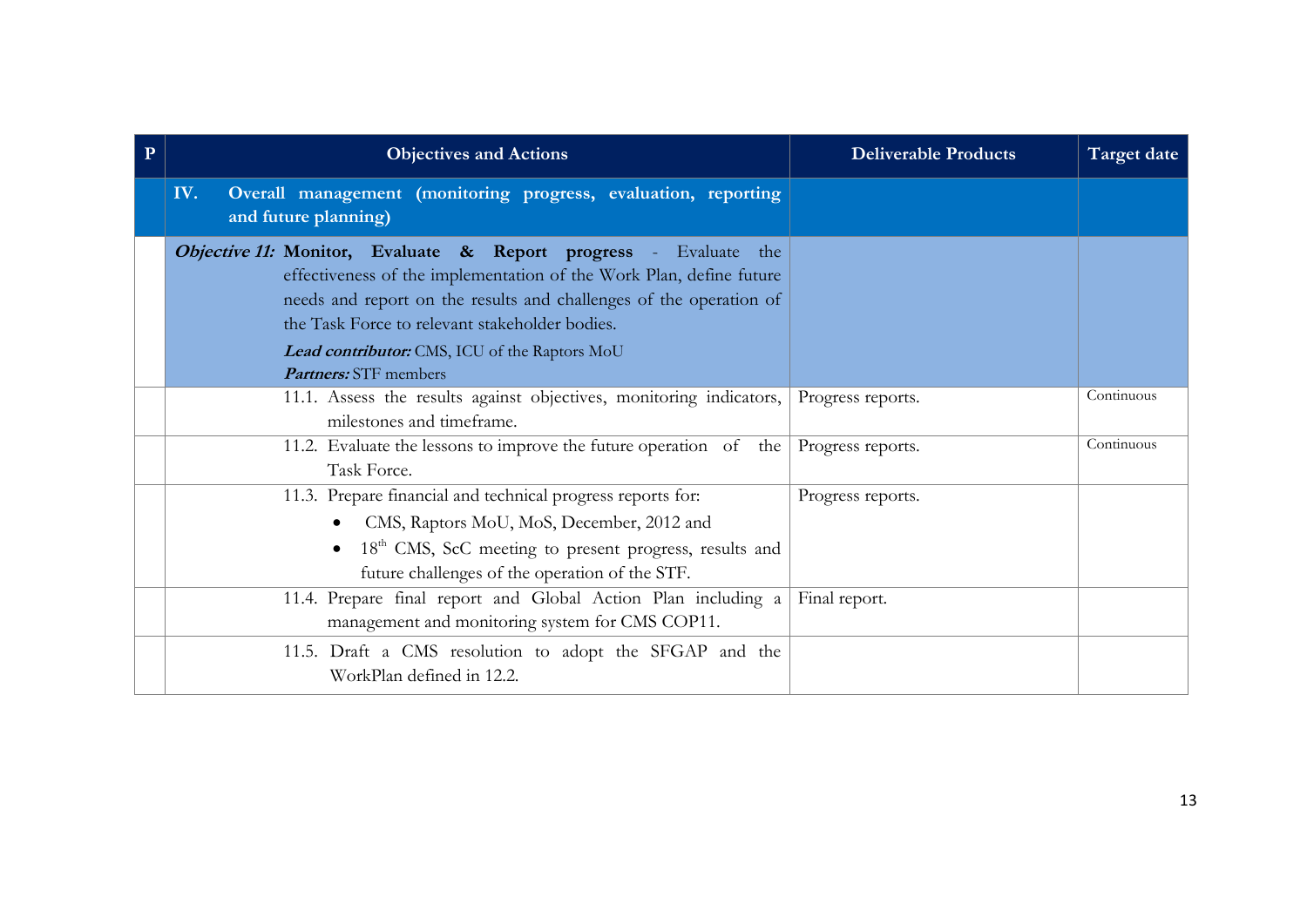| <i>Objective 12:</i> Plan future STF work                                            |                                 |               |
|--------------------------------------------------------------------------------------|---------------------------------|---------------|
| Lead contributor: CMS, ICU of the Raptors MoU                                        |                                 |               |
| <i>Partners:</i> STF members                                                         |                                 |               |
| 12.1. Prepare a detailed Work Plan for the period 2013 - 2014.                       | Detailed 2013 - 2014 Work Plan. | December 2012 |
| 12.2. Prepare a Work Plan for the 2015-2017 period based on the 2015-2017 Work Plan. |                                 | CMS COP 11    |
| results of the current programming period.                                           |                                 |               |